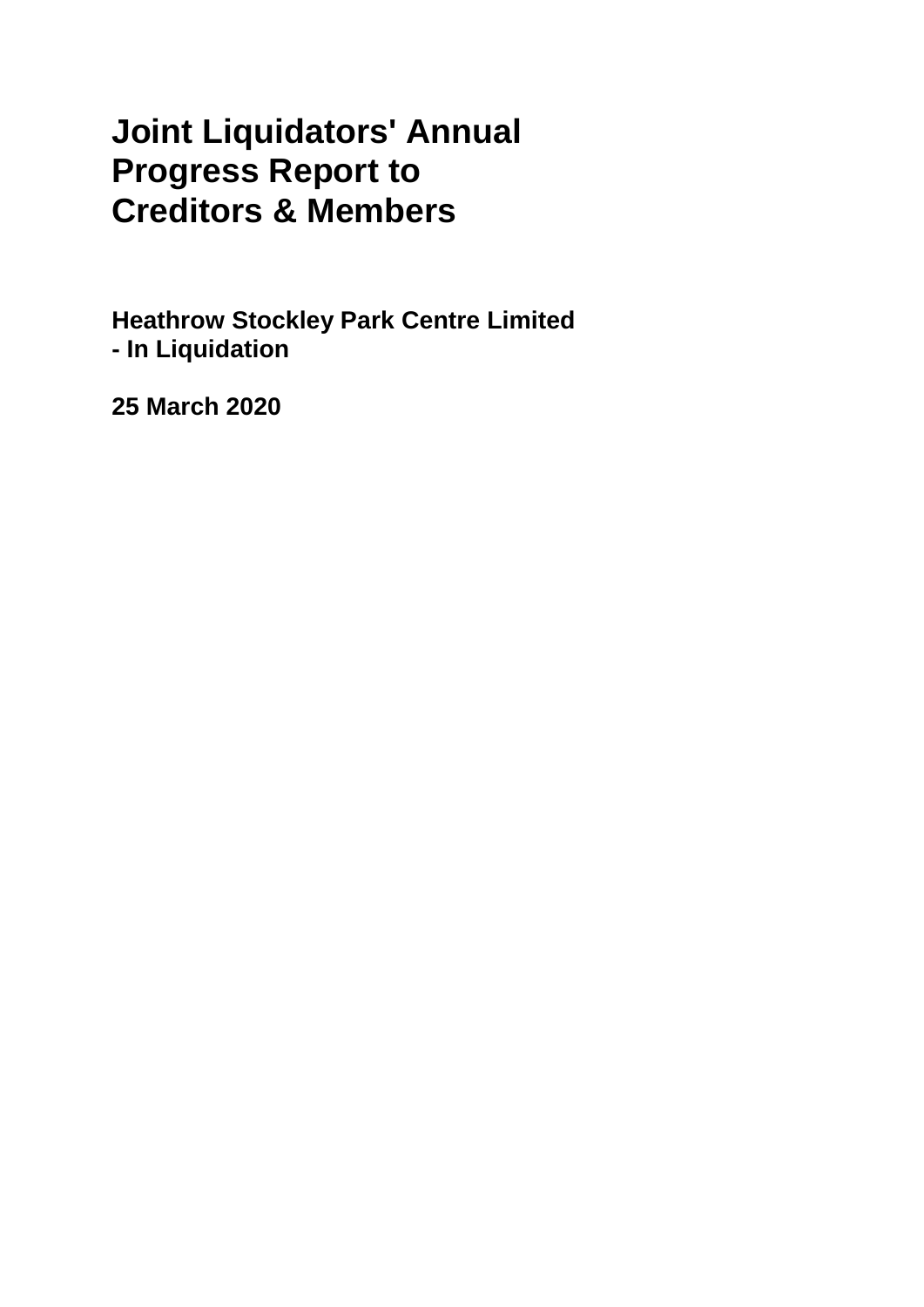# **CONTENTS**

- **1** Introduction and Statutory Information
- **2** Progress of the Liquidation
- **3** Creditors
- **4** Joint Liquidators' Remuneration
- **5** Creditors' Rights
- **6** Next Report

# **APPENDICES**

- **A** Receipts and Payments Account for the Period from 29 January 2019 to 28 January 2020
- **B** Time Analysis for the Period from the 29 January 2019 to 28 January 2020
- **C** Additional information in relation to Joint Liquidators' Fees, Expenses & Disbursements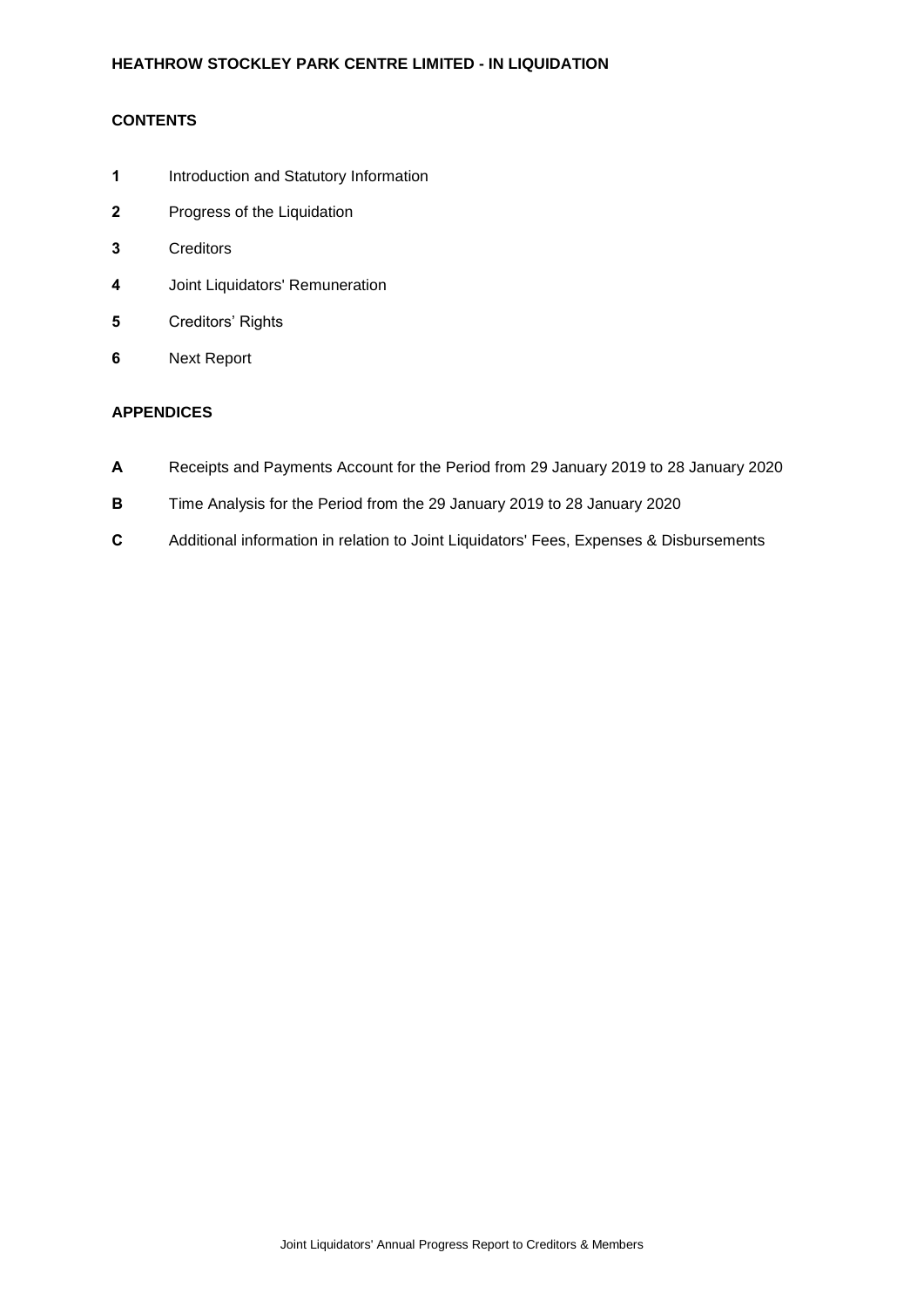## **HEATHROW STOCKLEY PARK CENTRE LIMITED - IN LIQUIDATION**

#### **1 Introduction and Statutory Information**

- 1.1 My partner, Steven Edward Butt, and I, Michael David Rollings of Rollings Butt LLP, 6 Snow Hill, London, EC1A 2AY, United Kingdom, were appointed as Joint Liquidators of Heathrow Stockley Park Centre Limited (the **Company**) on 29 January 2019.
- 1.2 Steven Edward Butt resigned as Joint Liquidator and was succeeded by Geoffrey Paul Rowley of FRP Advisory Trading Limited ("FRP"), 2<sup>nd</sup> Floor, 110 Cannon Street, London, EC4N 6EU, on 30 October 2019.
- 1.3 This progress report covers the period from 29 January 2019 to 28 January 2020 (**the Period**).
- 1.4 Information about the way that we will use, and store personal data on insolvency appointments can be found at [www.rollingsbutt.com/legal.](http://www.rollingsbutt.com/legal) If you are unable to download this, please contact us and a hard copy will be provided to you.
- 1.5 The principal trading address of the Company was 268 Bath Road, Slough, Berkshire, SL1 4DX.
- 1.6 The registered office of the Company has been changed from 1 Burwood Place, London, W2 2UT to 6 Snow Hill, London, EC1A 2AY and its registered number is 06955746.

## **2 Progress of the Liquidation**

- 2.1 This section of the report provides creditors with an update on the progress made in the liquidation during the Period and an explanation of the work done by the Liquidators and their staff.
- 2.2 On appointment, the liquidators carried out their statutory duties, which consisted of notifying Companies House, advertising in the London Gazette and writing to the Company's creditors.
- 2.3 At Appendix A is our Receipts and Payments Account for the Period, together with a comparison to the Statement of Affairs.

*Value Added Tax ("VAT")*

- 2.4 Expenses paid in the liquidation are shown net of VAT. However, the Company was part of a VAT Group, which included the management company, IW Group Services (UK) Limited ("IWG").
- 2.5 Following the appointment of liquidators, on 13 February 2019 IWG removed the Company from the VAT Group, which had the effect of de-registering the Company from the ability to submit VAT returns. As a result of the delay in being notified by HM Revenue & Customs ("HMRC") that the company had been deregistered, there were no immediate actions that could be taken to rectify the position in order to reclaim VAT paid during the liquidation period. The liquidators have been in correspondence with HMRC about the possibility of re-registering the Company for VAT as a single entity, which will enable the recovery of VAT incurred on expenses in the post-liquidation period.
- 2.6 To date, the liquidators have been unsuccessful with respect to re-registering the Company, however, are currently exploring alternative options which may enable the recovery of VAT.

#### *Administration (including statutory compliance & reporting)*

2.7 An office holder must comply with certain statutory obligations under the Insolvency Act 1986 and other related legislation. Details about the work I anticipated would need to be done in this area was outlined to creditors in my initial fees estimate/information.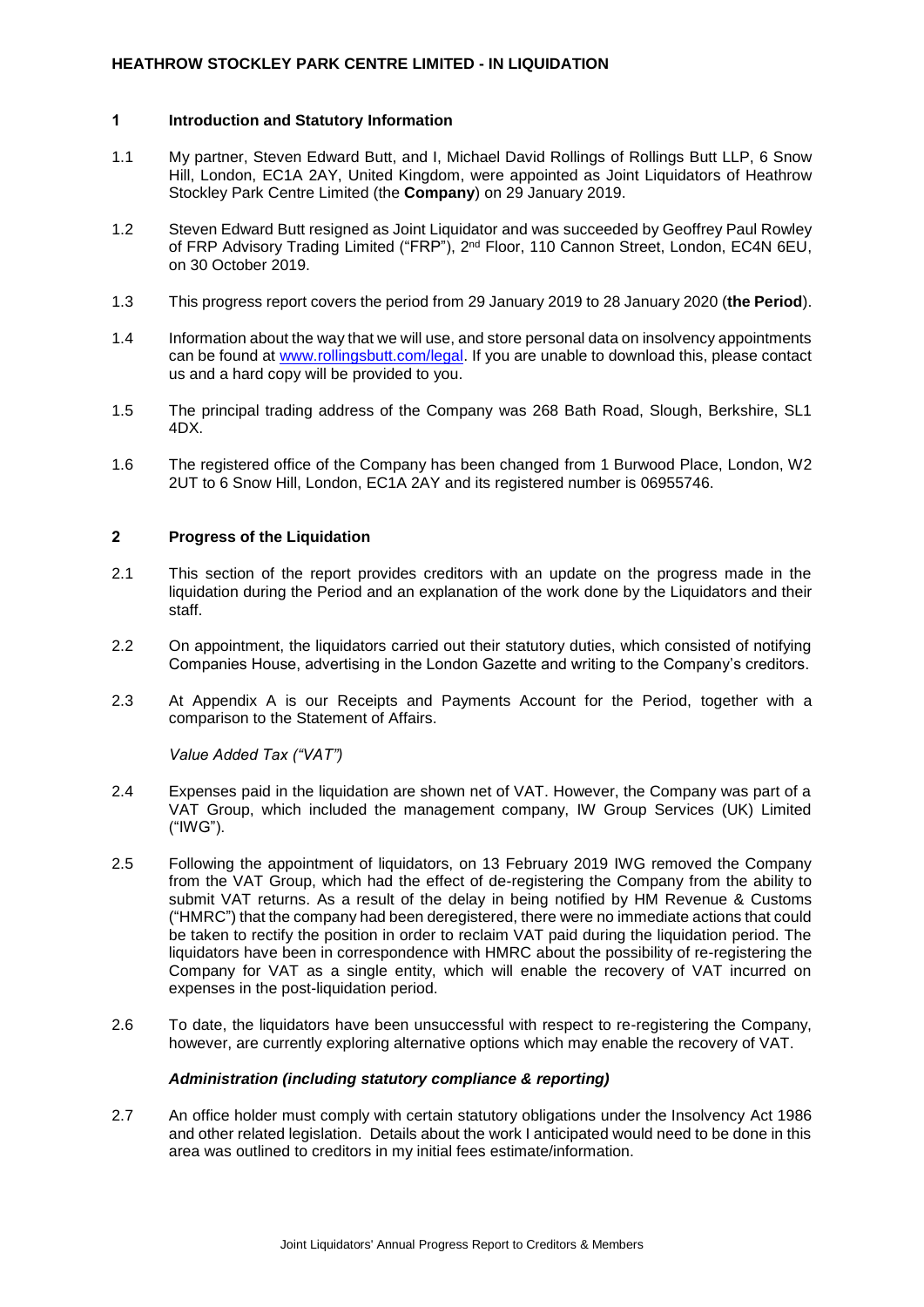- 2.8 The costs of statutory compliance work are expected to exceed the initial estimate. This is largely a consequence of the duration of the case taking longer than anticipated, thus necessitating the requirement for further statutory reporting by the liquidators.
- 2.9 As noted in my initial fees estimate/information, this work will not necessarily bring any financial benefit to creditors, but is required on every case by statute.

#### **Realisation of Assets**

#### *Rent Adjustment*

- 2.10 The Statement of Affairs showed a book value of £29,123 and an estimated realisable value of £nil in respect of a rent adjustment.
- 2.11 On appointment, enquiries were made in relation to the realisation of this asset to which it was discovered that the Statement of Affairs realisation value was based on figures extracted from the Company's management accounts as at 31 August 2018. Revised financial information was subsequently provided stating that the book value as at the date of liquidation was nil, therefore no realisations have been made thus far. Enquiries into the reasons why this asset has no book value are ongoing and an update will be provided in our next report.

#### *Other Prepayments*

- 2.12 The statement of Affairs showed a book value of £62,495 and an estimated realisable value of £nil in respect of other prepayments. This asset relates to payments made to the Company's landlord, legal and professional advisors.
- 2.13 On appointment, enquiries were made in relation to the realisation of this asset to which it was discovered that the Statement of Affairs realisation value was based on figures extracted from the Company's management accounts as at 31 August 2018. Revised financial information was subsequently provided stating that the book value as at the date of liquidation was £18,111. However, on further investigation we have received documentation to suggest that this asset was in fact paid by an associated company and is not realisable. These enquiries are ongoing and an update will be provided in our next report.

#### *Payment for customer contracts*

- 2.14 The Company had a franchise agreement with a connected group company. When the Company entered into an insolvency process, a clause in the franchise agreement was triggered whereby the franchisor had to pay a fee to the Company for any tenants at the Company's premises that were transferred to an alternative site. This fee was agreed prior to liquidation and the liquidators recovered it following their appointment.
- 2.15 It is considered that the work the Liquidator and his staff have undertaken to date will bring a financial benefit to creditors.This may be a distribution to secured creditors of the Company only (from which a Prescribed Part fund may be derived for the benefit of unsecured creditors) or may, depending on realisations and the extent of any 3<sup>rd</sup> party security, result in a distribution to the preferential and unsecured creditors of the Company.

#### *Creditors (claims and distributions)*

- 2.16 Further information on the anticipated outcome for creditors in this case can be found at section 3 of this report. The Liquidators are not only required to deal with correspondence and claims from unsecured creditors (which may include retention of title claims), but also those of any secured and preferential creditors of the Company. This may involve separate reporting to any secured creditor and dealing with distributions from asset realisations caught under their security, most typically a debenture.
- 2.17 Claims from preferential creditors typically involve employee claims and payments made on behalf of the Company by the Redundancy Payments Service following dismissal.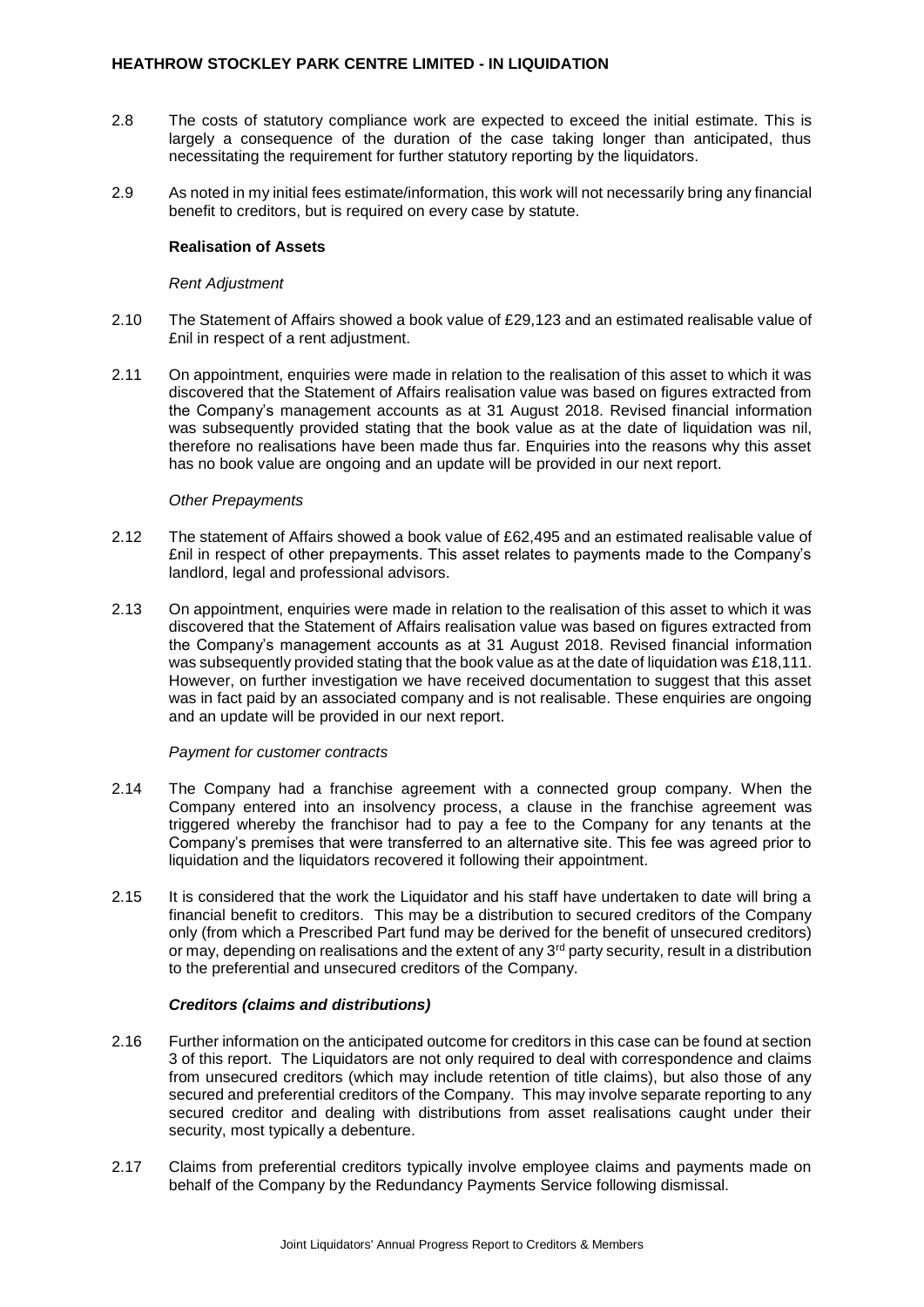## **HEATHROW STOCKLEY PARK CENTRE LIMITED - IN LIQUIDATION**

- 2.18 The above work will not necessarily bring any financial benefit to creditors generally, however the Liquidators are required by statute to undertake this work. Similarly, if a distribution is to be paid to any class of creditor, work will be required to agree those claims and process the dividend payments to each relevant class of creditor. The more creditors a company has, the more time and cost will be involved by the Liquidators in dealing with those claims.
- 2.19 I consider the following matters worth noting in my report to creditors at this stage:
	- There are approximately 4 unsecured creditor claims, with a value per the directors' statement of affairs of £552,345.93. The submitted claims in the liquidation total £30,802,035.54.
	- There is one secured creditor who is owed approximately £7,912,670.
	- I anticipate there being no claims from preferential creditors.

## *Investigations*

- 2.20 Some of the work the Joint Liquidators are required to undertake is to comply with legislation such as the Company Directors' Disqualification Act 1986 (CDDA 1986) and Statement of Insolvency Practice 2 – Investigations by Office Holders in Administration and Insolvent Liquidations and may not necessarily bring any financial benefit to creditors, unless these investigations reveal potential asset recoveries that the Joint Liquidators can pursue for the benefit of creditors.
- 2.21 I can confirm that a report on the conduct of the Directors of the Company has been submitted to the Department for Business, Energy & Industrial Strategy under the CDDA 1986. As this is a confidential report, I am unable to disclose the contents.
- 2.22 Shortly after appointment, an initial assessment of whether there could be any matters that might lead to recoveries for the estate and what further investigations may be appropriate. This assessment took into account any information provided by creditors.
- 2.23 Part of our duties include carrying out proportionate investigations into what assets the Company has, including any potential claims that could be brought by the Company or by us in our capacity as Liquidators against any party which could result in a benefit to the estate. During the Period we have engaged in correspondence with third parties in order to seek to recover documentation and information regarding the Company's affairs and dealings. The documentation received has been reviewed and further information and documentation has been requested.
- 2.24 The findings of our investigations, the merits of potential claim(s) against third parties and the likely benefit to the estate, will be carefully considered with the assistance of solicitors. As our enquiries are ongoing and in order not to prejudice any potential claims, no further details have been provided at this time.

#### *Matters still to be dealt with*

- 2.25 Following the issue regarding recovery of VAT on post-liquidation expenses and the outcome of the investigations and any additional realisations and subject to the costs of the liquidation, the liquidators will review whether it is possible to pay a dividend to creditors of the Company. Further information in this regard is provided in section 3.
- 2.26 The investigations into the financial affairs of the Company are ongoing, and the result of these investigations and any consequences that may arise, will be provided in any subsequent report, subject to any confidentiality matters that may arise.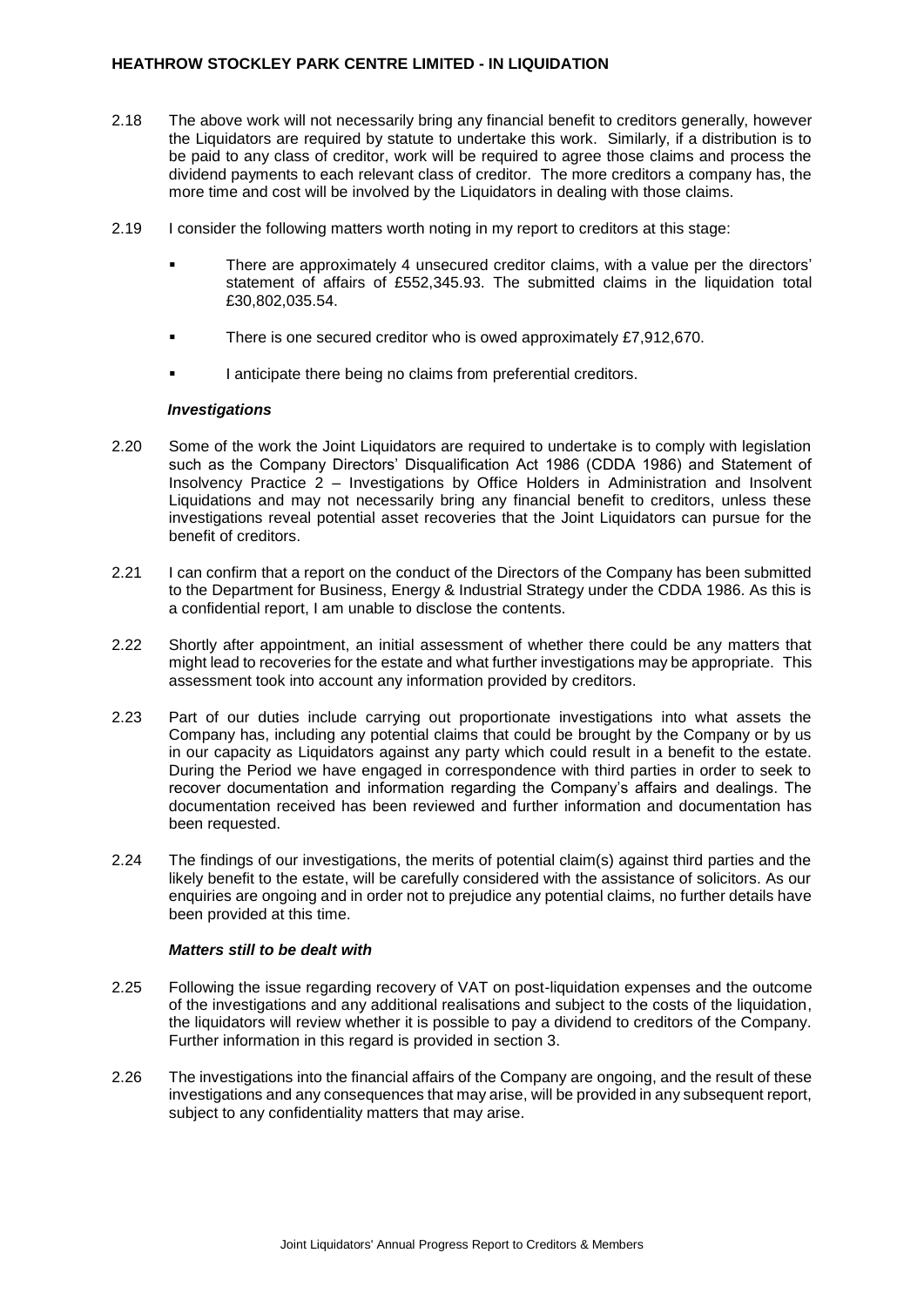#### **3 Creditors**

#### *Secured Creditors*

3.1 Pathway Finance S.A.R.L. holds a fixed and floating charge over the Company's assets. At the date of the liquidation the indebtedness to the secured creditor was estimated at £7,545,638, however the liquidators' have subsequently been informed that the total amount of their claim was £7,912,670. A review of the secured creditor's claim is ongoing.

#### *Preferential Creditors*

3.2 I would confirm that no preferential creditors were anticipated, and no claims have been received.

#### *Unsecured Creditors*

- 3.3 I have received claims totalling £30,802,035.54 from all 4 known potential creditors. The principal difference between the claims lodged and the amounts scheduled in the directors' statement of affairs arise from the landlord's claim for unliquidated damages in respect of the lease to the end of its term.
- 3.4 The Company granted a floating charge to Pathway Finance S.A.R.L. on 28 September 2010. Accordingly, I am required to create a fund out of the Company's net floating charge property for unsecured creditors (known as the **Prescribed Part**).
- 3.5 Until such time as there is clarity on the expected costs of the liquidation, the recoverability of VAT, and the recovery of any other funds, I cannot estimate the value of the Company's net floating charge property, and therefore the available fund for unsecured creditors.
- 3.6 At this stage it is considered likely that a dividend will be paid to unsecured creditors out of the funds created from the prescribed part. However, in order to reduce costs in making two distributions, it is proposed that the matter regarding VAT, and the investigations into the Company's affairs, are resolved first.

## **4 Joint Liquidators' Remuneration**

- 4.1 The Creditors approved that the basis of the Liquidators' remuneration be fixed by reference to time properly spent by them and their staff in managing the liquidation. My fees estimate was originally provided to creditors when the basis of my remuneration was approved and was based on information available to me at that time.
- 4.2 A copy of that estimate is reproduced below:

| <b>Category of Work</b>                    | <b>Estimated</b><br>Number of Hours charge out rate £ | Average blended<br>Estimated cost £ |           |
|--------------------------------------------|-------------------------------------------------------|-------------------------------------|-----------|
| Administration (inc statutory compliance & |                                                       |                                     |           |
| reporting)                                 | 39.00                                                 | 199.74                              | 7,790.00  |
| <b>Realisation of Assets</b>               | 7.00                                                  | 235.00                              | 1,645.00  |
| Creditors (claims & distributions)         | 26.00                                                 | 197.50                              | 5,135.00  |
| Investigations                             | 20.00                                                 | 250.00                              | 5,000.00  |
| Trading (where applicable)                 |                                                       |                                     |           |
| Case specific matters (where applicable)   | 1.50                                                  | 285.00                              | 427.50    |
| <b>Total estimated fees</b>                |                                                       |                                     | 19,997.50 |

4.3 As a result of a perceived conflict of interest, there were ongoing discussions between creditors and myself as to the appropriateness of appointing other joint liquidators. It was agreed by the creditors that it would be appropriate in the circumstances for a third party joint liquidator from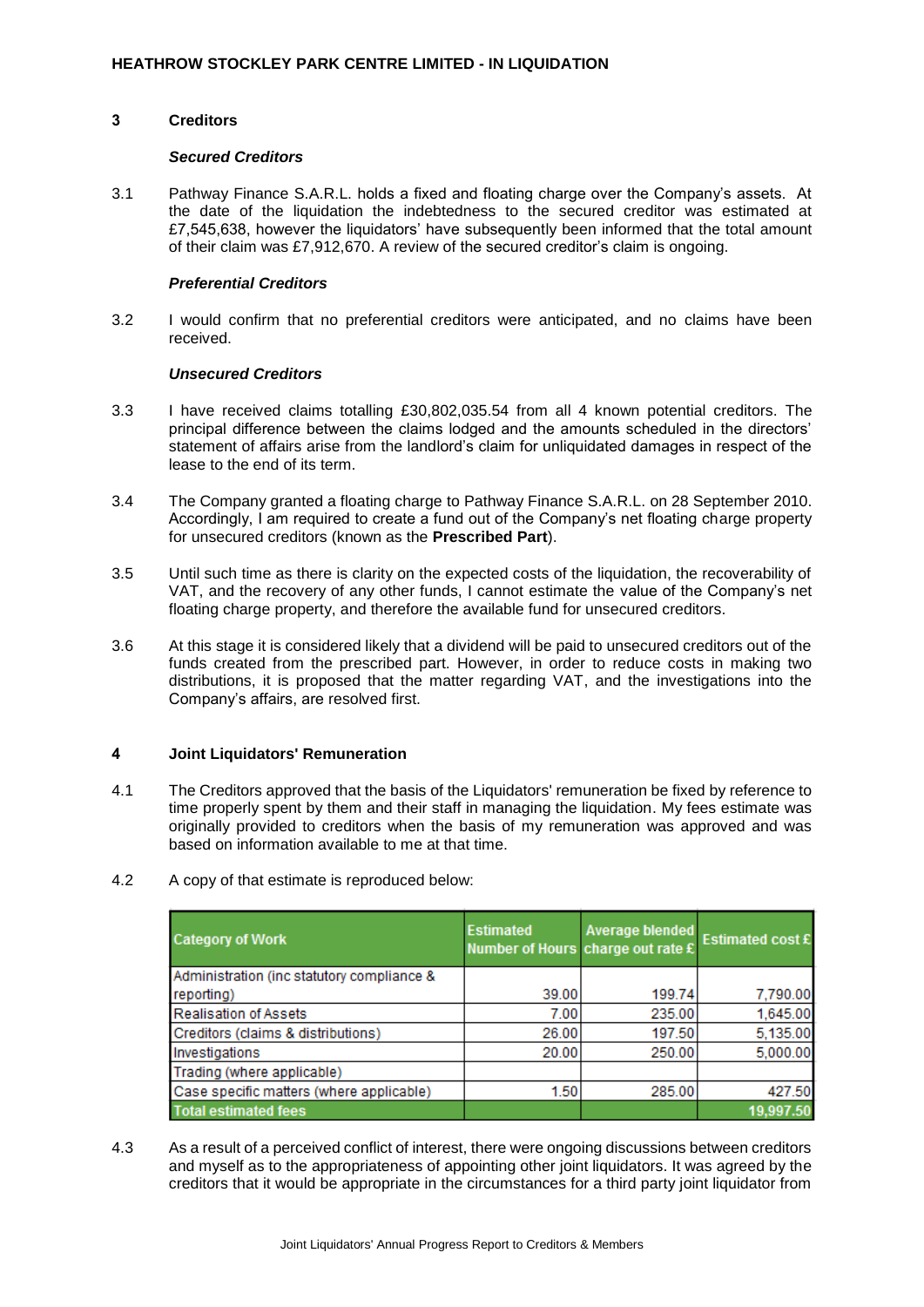#### **HEATHROW STOCKLEY PARK CENTRE LIMITED - IN LIQUIDATION**

a firm other than Rollings Butt to be appointed. Inevitably these discussions took time and gave rise to additional costs. Hence, my firm's time costs for the Period are £64,786.50. This represents 219.05 hours at an average rate of £295.76 per hour. Attached as Appendix B (i) is a Time Analysis for Rollings Butt which provides details of the activity costs incurred by staff grade during the Period in respect of the costs fixed by reference to time properly spent by me and my staff in managing the liquidation. To date, no fees have been drawn in relation to time incurred in the Period of the liquidation, but disbursements of £1,167.85 have been paid.

- 4.4 FRP's time costs for the period from 30 October 2019 to 28 January 2020 are £12,768.25. This represents 34.74 hours at an average rate of £367.43. Attached at Appendix B (ii) is a Time Analysis for FRP which provides details of the activity costs incurred by staff grade since the appointment of Geoff Rowley as Joint Liquidator. FRP have incurred disbursements totalling £225, which remain unpaid.
- 4.5 The joint liquidators will write to creditors in due course with an update in respect to fees estimate/information.
- 4.6 A copy of 'A Creditors' Guide to Liquidators' Fees' is available on request or can be downloaded from [https://www.r3.org.uk/technical-library/england-wales/technical-guidance/](https://www.r3.org.uk/technical-library/england-wales/technical-guidance/fees/more/29114/page/1/guide-to-liquidators-fees/) [fees/more/29114/page/1/guide-to-liquidators-fees/.](https://www.r3.org.uk/technical-library/england-wales/technical-guidance/fees/more/29114/page/1/guide-to-liquidators-fees/)
- 4.7 Attached as Appendix C is additional information in relation to the Liquidators' fees, expenses and disbursements, including where relevant, information on the use of subcontractors and professional advisers.

## **5 Creditors' Rights**

- 5.1 Within 21 days of the receipt of this report, a secured creditor, or an unsecured creditor (with the concurrence of at least 5% in value of the unsecured creditors) may request in writing that the Liquidators provide further information about their remuneration or expenses which have been itemised in this progress report.
- 5.2 Any secured creditor, or an unsecured creditor (with the concurrence of at least 10% in value of the unsecured creditors) may within 8 weeks of receipt of this progress report make an application to court on the grounds that, in all the circumstances, the basis fixed for the Liquidators' remuneration is inappropriate and/or the remuneration charged or the expenses incurred by the Liquidators, as set out in this progress report, are excessive.

## **6 Next Report**

- 6.1 I am required to provide a further report on the progress of the liquidation within two months of the next anniversary of the liquidation, unless I have concluded matters prior to this, in which case I will write to all creditors with my final account.
- 6.2 If you have any queries in relation to the contents of this report, I can be contacted by telephone on 020 7002 7960 or by email at [mail@rollingsbutt.com.](mailto:mail@rollingsbutt.com)

Yours faithfully For Heathrow Stockley Park Centre Limited

Mithal g

**Michael David Rollings** Joint Liquidator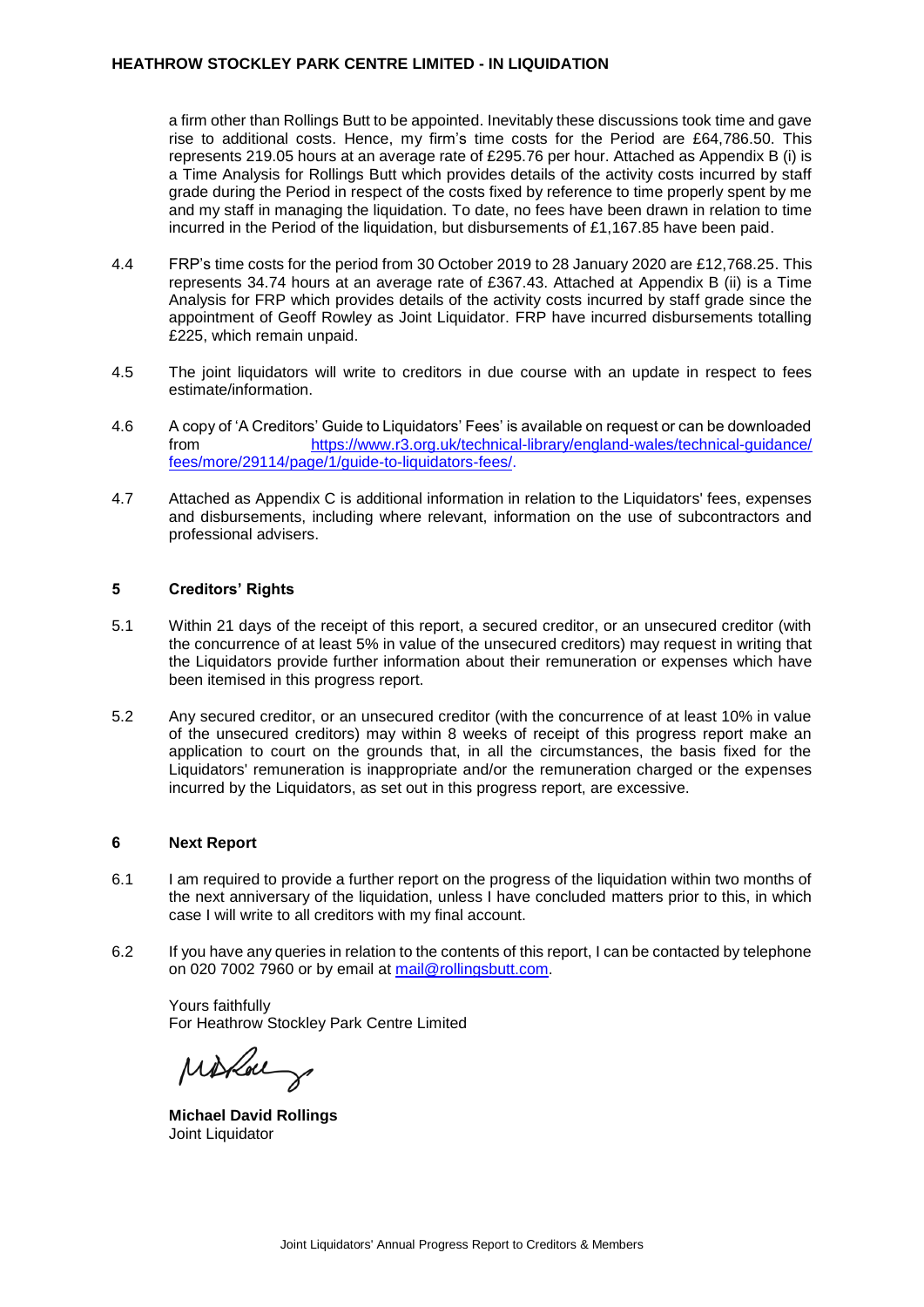| <b>Statement</b><br>of Affairs<br>£ |                                       | From 29/01/2019<br>To 28/01/2020<br>£ | From 29/01/2019<br>To 28/01/2020<br>£ |
|-------------------------------------|---------------------------------------|---------------------------------------|---------------------------------------|
|                                     |                                       |                                       |                                       |
|                                     | <b>ASSET REALISATIONS</b>             |                                       |                                       |
| 162,273.00                          | <b>Payment for Customer Contracts</b> | 162,273.00                            | 162,273.00                            |
|                                     |                                       | 162,273.00                            | 162,273.00                            |
|                                     | <b>COST OF REALISATIONS</b>           |                                       |                                       |
|                                     | <b>Bank Charges</b>                   | 15.00                                 | 15.00                                 |
|                                     | <b>Legal Disbursements</b>            | 2,800.00                              | 2,800.00                              |
|                                     | <b>Legal Fees</b>                     | 28,607.50                             | 28,607.50                             |
|                                     | <b>Office Holders Expenses</b>        | 1,159.52                              | 1,159.52                              |
|                                     | <b>Office Holders Fees</b>            | 10,000.00                             | 10,000.00                             |
|                                     | <b>Statutory Advertising</b>          | 8.33                                  | 8.33                                  |
|                                     |                                       | (42, 590.35)                          | (42, 590.35)                          |
|                                     | <b>FLOATING CHARGE CREDITORS</b>      |                                       |                                       |
| (7,545,638.00)                      | <b>Floating Charge Creditor</b>       | <b>NIL</b>                            | NIL                                   |
|                                     |                                       | <b>NIL</b>                            | <b>NIL</b>                            |
|                                     | UNSECURED CREDITORS                   |                                       |                                       |
| (505, 306.93)                       | Amounts owed to Landlord              | <b>NIL</b>                            | <b>NIL</b>                            |
| (47.039.00)                         | Intercompany Payables                 | <b>NIL</b>                            | <b>NIL</b>                            |
|                                     |                                       | <b>NIL</b>                            | <b>NIL</b>                            |
|                                     |                                       |                                       |                                       |
| (7,935,710.93)                      |                                       | 119,682.65                            | 119,682.65                            |
|                                     | <b>REPRESENTED BY</b>                 |                                       |                                       |
|                                     | <b>Bank 1 Current</b>                 |                                       | 111, 167.57                           |
|                                     | Vat Receivable                        |                                       | 8,515.08                              |
|                                     |                                       |                                       | 119,682.65                            |
|                                     |                                       |                                       |                                       |

## **Heathrow Stockley Park Centre Limited** (In Liquidation) Joint Liquidators' Summary of Receipts & Payments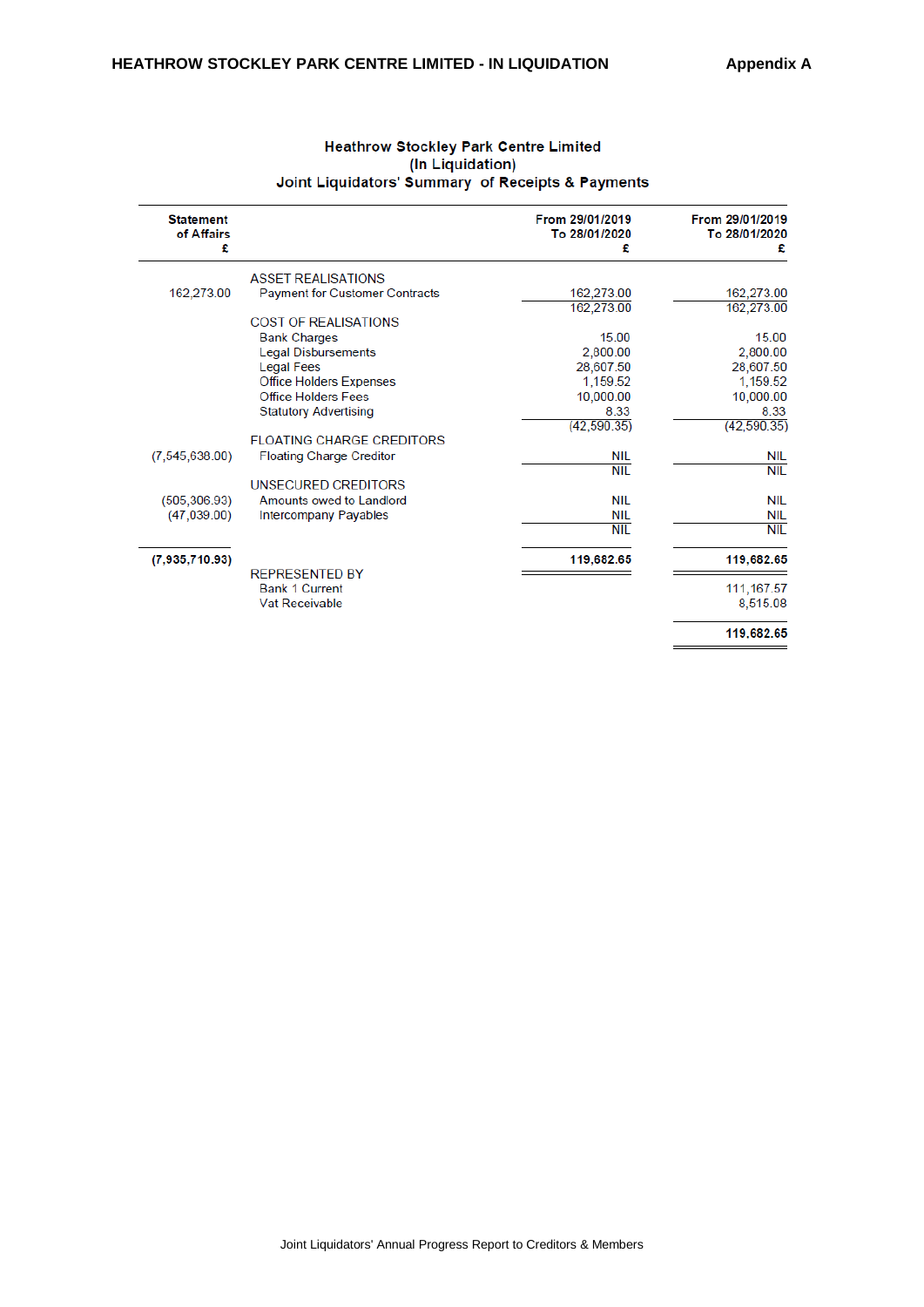| Rollings Butt LLP - SIP9 Time & Cost Summary for the period 29 January 2019 to 28 January 2020 |
|------------------------------------------------------------------------------------------------|
|------------------------------------------------------------------------------------------------|

| <b>Classification of Work Function</b> | Partner | Manager | Other Senior<br><b>Professionals</b> | Assistants &<br><b>Support Staff</b> | <b>Total Hours</b> | Time Cost (£) | <b>Average Hourly</b><br>Rate (£) |
|----------------------------------------|---------|---------|--------------------------------------|--------------------------------------|--------------------|---------------|-----------------------------------|
|                                        |         |         |                                      |                                      |                    |               |                                   |
| Administration & Planning              | 18.80   | 32.40   | 43.75                                | 0.50                                 | 95.45              | 26,485.50     | 277.48                            |
| Case Specific Matters                  | 16.20   | 0.00    | 40.20                                | 0.00                                 | 56.40              | 16,344.00     | 289.79                            |
| Creditors                              | 7.10    | 3.20    | 16.20                                | 0.00                                 | 26.50              | 7,887.50      | 297.64                            |
| Investigations                         | 4.90    | 2.40    | 6.80                                 | 0.00                                 | 14.10              | 4,519.50      | 320.53                            |
| Realisation of Assets                  | 11.00   | 11.80   | 3.80                                 | 0.00                                 | 26.60              | 9,550.00      | 359.02                            |
| Shareholders                           | 0.00    | 0.00    | 0.00                                 | 0.00                                 | 0.00               | 0.00          | 0.00                              |
| Trading                                | 0.00    | 0.00    | 0.00                                 | 0.00                                 | 0.00               | 0.00          | 0.00                              |
|                                        |         |         |                                      |                                      |                    |               |                                   |
| <b>Total Hours</b>                     | 58.00   | 49.80   | 110.75                               | 0.50                                 | 219.05             | 64,786.50     | 295.76                            |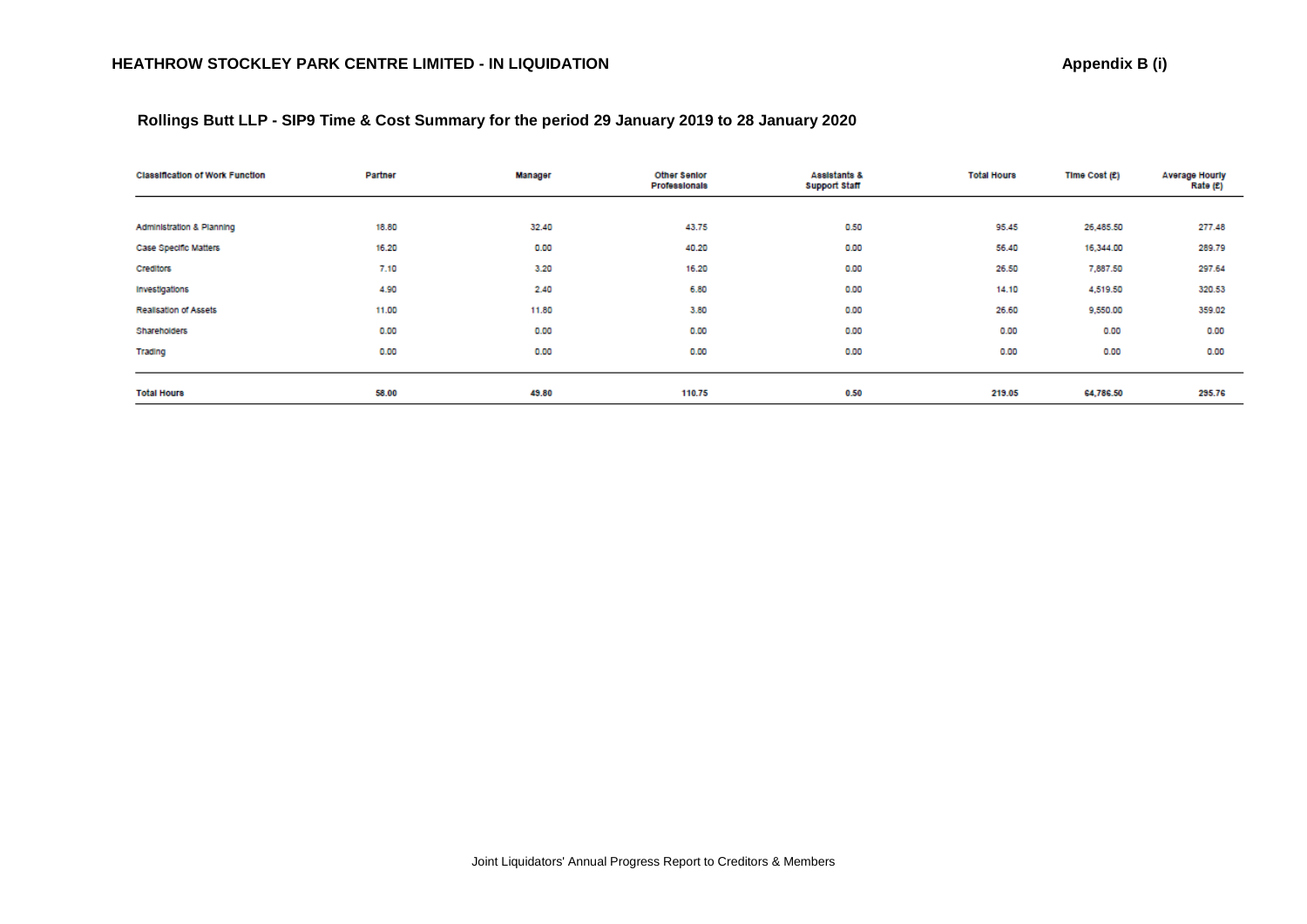|                                                      | <b>Appointment Takers /</b><br><b>Partners</b> | Managers /<br><b>Directors</b> | Other<br><b>Professional</b> | <b>Total Hours</b> | <b>Total Cost</b> | <b>Average Hriy Rate £</b> |
|------------------------------------------------------|------------------------------------------------|--------------------------------|------------------------------|--------------------|-------------------|----------------------------|
| <b>Administration and Planning</b>                   |                                                | 0.20                           | 3.30                         | 3.50               | 1,010.50          | 288.71                     |
| Case Accounting                                      |                                                | 0.20                           |                              | 0.20               | 77.00             | 385.00                     |
| Case Control and Review<br>Case Accounting - General |                                                |                                | 2.50<br>0.20                 | 2.50<br>0.20       | 713.50<br>55.00   | 285.40<br>275.00           |
| General Administration                               |                                                |                                | 0.50                         | 0.50               | 137.50            | 275.00                     |
| Insurance                                            |                                                |                                | 0.10                         | 0.10               | 27.50             | 275.00                     |
| Investigation                                        | 3.70                                           | 3.75                           | 12.35                        | 19.80              | 7,802.50          | 394.07                     |
| Investigatory Work                                   | 2.80                                           | 3.25                           | 10.25                        | 16.30              | 6.431.50          | 394.57                     |
| <b>CDDA Enquiries</b>                                | 0.30                                           |                                | 1.40                         | 1.70               | 563.50            | 331.47                     |
| Legal - Investigations                               | 0.60                                           | 0.50                           | 0.70                         | 1.80               | 807.50            | 448.61                     |
| <b>Statutory Compliance</b>                          | 0.20                                           | 3.00                           | 8.25                         | 11.45              | 3,955.25          | 345.44                     |
| Statutory Compliance - General                       |                                                |                                | 4.40                         | 4.40               | 1,476.50          | 335.57                     |
| Appointment Formalities                              | 0.20                                           | 3.00                           | 1.60                         | 4.80               | 1,834.00          | 382.08                     |
| Bonding/ Statutory Advertising                       |                                                |                                | 0.80                         | 0.80               | 220.00            | 275.00                     |
| Tax/VAT - Post appointment                           |                                                |                                | 1.45                         | 1.45               | 424.75            | 292.93                     |
| <b>Total Hours</b>                                   | 3.90                                           | 6.95                           | 23.90                        | 34.75              | 12,768.25         | 367.43                     |

 **FRP Advisory Trading Limited - SIP9 Time & Cost Summary for the period 30 October 2019 to 28 January 2020**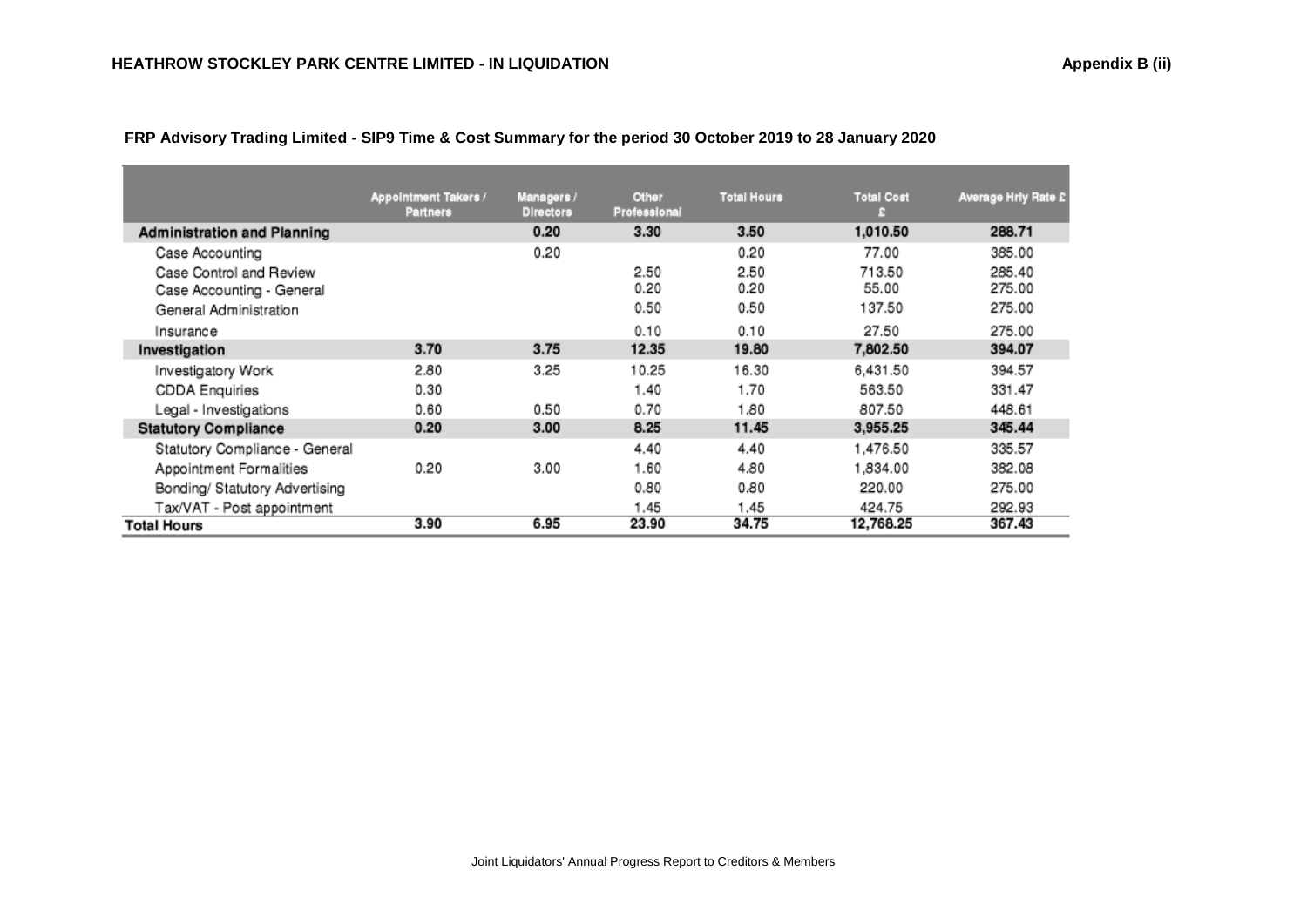#### **Additional Information in Relation to the Joint Liquidators' Fees, Expenses & Disbursements**

#### **1 Staff Allocation and the Use of Sub-Contractors**

- 1.1 The general approach to resourcing our assignments is to allocate staff with the skills and experience to meet the specific requirements of the case.
- 1.2 The constitution of the case team will usually consist of a Partner, a Manager, and an Administrator or Assistant. The exact constitution of the case team will depend on the anticipated size and complexity of the assignment and the experience requirements of the assignment.
- 1.3 We are not proposing to utilise the services of any sub-contractors in this case.

#### **2 Professional Advisors**

2.1 On this assignment we have used the professional advisors listed below. We have also indicated alongside, the basis of our fee arrangement with them, which is subject to review on a regular basis.

| <b>Name of Professional Advisor</b> | <b>Basis of Fee Arrangement</b> |
|-------------------------------------|---------------------------------|
| Ashfords LLP                        | Hourly rate and disbursements   |

2.2 Our choice was based on our perception of their experience and ability to perform this type of work, the complexity and nature of the assignment and the basis of our fee arrangement with them.

#### **3 Joint Liquidators' Expenses & Disbursements**

3.1 The estimate of expenses (including disbursements) which were anticipated at the outset of the liquidation was provided to creditors when the basis of my fees were approved, a copy of which is set out below, with a comparison to the costs which have been paid in the Period, and expected future costs:

| <b>Expense</b>                  | <b>Estimated</b><br>Cost(E) | Paid in<br>Period (£) | <b>Expected</b><br>future costs<br>(£) | <b>Total</b><br>anticipated<br>costs(f) |
|---------------------------------|-----------------------------|-----------------------|----------------------------------------|-----------------------------------------|
| Solicitors' costs               | 5,000                       | 28,607                |                                        | 28,607                                  |
| <b>Statutory Advertising</b>    | 398                         | 313                   | 72                                     | 385                                     |
| Liquidators' specific bond      | 420                         | 680                   | 225                                    | 905                                     |
| Postage                         |                             | 46                    |                                        | 46                                      |
| External storage                |                             | -                     | 7                                      |                                         |
| External meeting room hire      | 50                          | 120                   |                                        | 120                                     |
| <b>Category 2 disbursements</b> |                             |                       |                                        |                                         |
| Printing                        | 15                          | 9                     | 5                                      | 14                                      |

3.2 Category 1 disbursements do not require approval by creditors. The type of disbursements that may be charged as a Category 1 disbursement to a case generally comprise of external supplies of incidental services specifically identifiable to the case, such as postage, case advertising, invoiced travel and external printing, room hire and document storage. Also